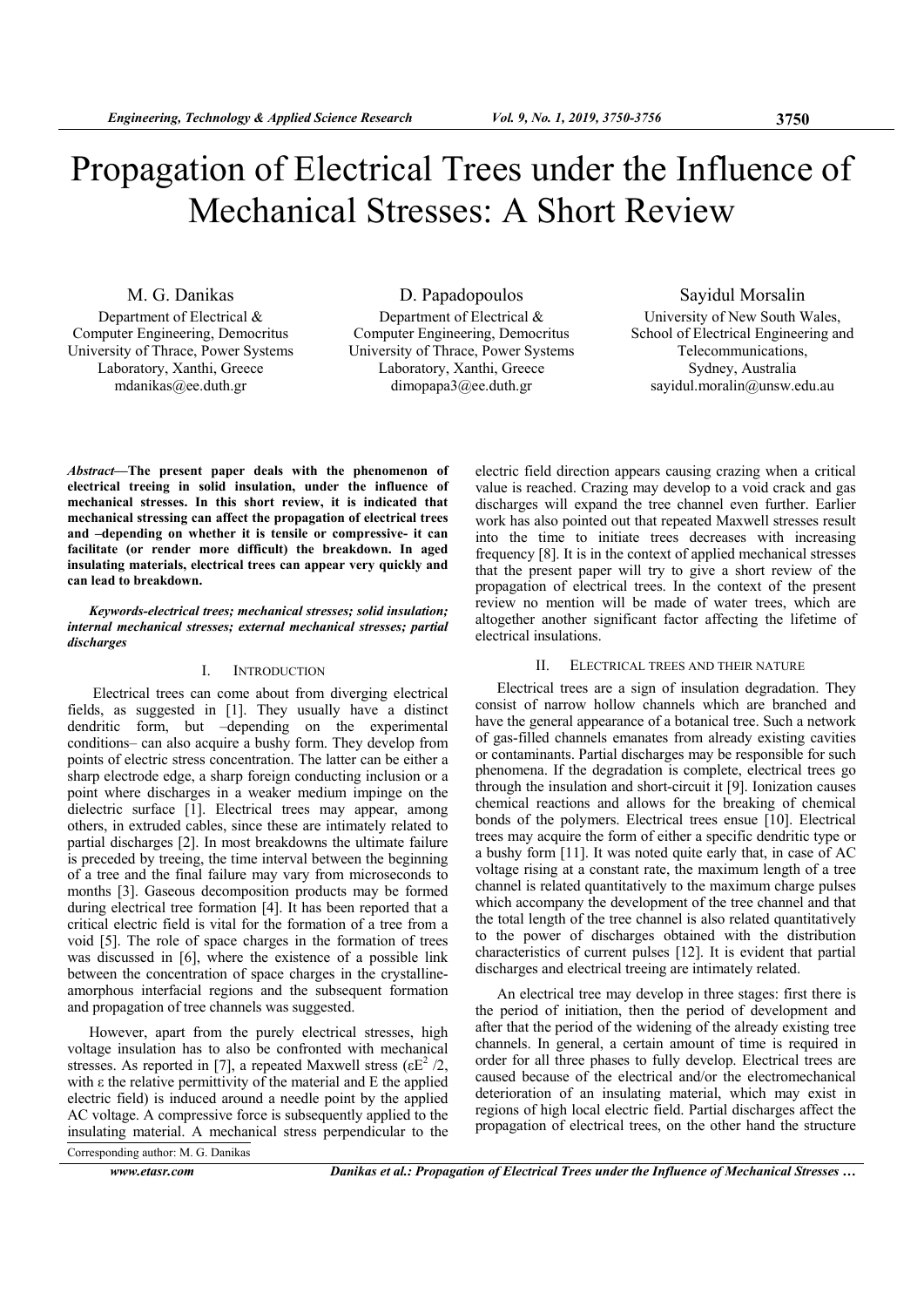of an electrical tree may well define the type of partial discharges, which will further develop. The propagation of electrical trees and the partial discharge activity depend, among others, on the frequency and the level of the applied voltage, the geometry of the electrodes, the physico-chemical characteristics of the insulating material, the temperature and the humidity  $[13, 14]$ .

partial discharges in the tree. In this case, the electric potential of the needle electrode is transferred to the tip of the tree channel through the conductive plasma of gas discharge. The observed tree length can be taken as a measure of the spatial distribution of the space charge [15]. Regarding the mechanism of the electrical tree, it has been reported that a negative homocharge is developed around the needle tip and the mobile negative charge carriers tend to move away as far as possible from the needle tip during the negative half-cycle. With the voltage to the positive half-cycle, the field at the needle tip becomes very high since the negative space charge produced previously may enhance the field towards the needle tip. Two will be the consequences: (1) it causes hole injection from the needle tip and, (2) it enhances the various recombination processes. The energy released from these recombination processes will eventually break the chemical bonds of the polymer. Low density channels will be created and so favorable conditions for subsequent impact ionization in these channels to form trees [16]. In many respects this theory is similar to that proposed in  $[17, 18]$ . Figure 1 shows a typical electrical tree obtained in our high-voltage installation of Democritus University of Thrace with a sample of plexiglass and with a point-plane electrode arrangement. It can be clearly seen that besides the various electrical tree channels, the final channel of breakdown is also noticed. As was reported earlier, tree propagation can be induced by



 $Fig. 1.$ plane arrangement. g. 1. Typical electrical tree channels in a plexiglass sample with a point-

### III. ELECTRICAL TREES AND MECHANICAL STRESSES

stress in imposed for longer periods, its mechanical strength is reduced and the material suffers from brittle fracture. Brittle fracture is also accelerated from an alternating stress. The strength of the material to alternating stresses is given from a curve  $S-N$  (where  $S$  is the applied stress magnitude and  $N$  is the number of applied cycles) [19]. Around 15% of all failures that are observed in insulating materials in service are due to crazing because of the mechanical stresses. Such stresses may originate from internal defects during the preparation of the materials or may be the result of external factors [19]. The interest of scientists and engineers about the influence of mechanical stresses on dielectric breakdown was arisen quite early [20]. It has been reported that there were indications that the decrease of dielectric strength in elevated temperatures was due to electromechanical failure. Other researchers reported that both the DC and impulse dielectric strength of polythene were increased by compression [21]. Mechanical stress appears to correlate with the percentage reduction in tree initiation voltage [21]. On the other hand, the change in the direction of tree growth observed with mechanically strained specimens indicates the formation of an electrically weak direction perpendicular to the direction of the applied tensile stress [22]. A polymer may breakdown under static stresses. When the

a hint of a locally deformed region of the polymer. Under some high applied electric field such microcavities may be the source of partial discharges. Alternatively, some pre-existing crack or crazing in the material may accelerate a partial discharge activity. Such a repeated partial discharge activity results in electrical trees. Electrical trees may result from electron ionization of the polymer molecules, from thermal electrons, from electromechanical stresses causing the development of microcavities and from local thermal degradation. Such microcavities, cracks or crazes are far more dangerous if they are in contact with a metallic surface rather than inside the polymer [23-26]. Internal mechanical stresses may affect the behavior of electrical trees. They may influence the development of electrical trees, depending on whether the internal stresses are of tensile or of compressive nature. A reduction of the tensile strength and in fracture toughness of the polymer has as a result the reduction of its resistance to the propagation of electrical treeing [27]. High internal stresses may be introduced during the manufacturing of a cable insulation, resulting thus in either opening up existing microcavities or rendering the creation of new ones more probable. In such cases, partial discharges may be initiated and electrical trees may ensue. It is worth noting that even strains lower than the yield stress of a cable insulation will reduce the short term AC breakdown strength [28]. It should also be noted that in [28] it was reported that in case of dry conditions partial discharges can be initiated in mechanically formed microcavities, thus causing electrical trees, whereas under wet conditions, even with low applied AC voltages Maxwell stresses will pull water into crazing zones, which in turn may eventually grow to water trees (an interpretation of the water treeing as a mechanical damaging of the polymer due to the action of local stresses of electrical origin and the explanation of the propagation of water trees in terms of plastic Enclosed microcavities in the insulating polymer may give **6**<br>**6** AND MECHAN<br>**n** under static veriods, its meer fers from britt from an alter ternating stress mage alled stress mage alled stress mage alled stress mage alled of external simical stresses. the unit of external gime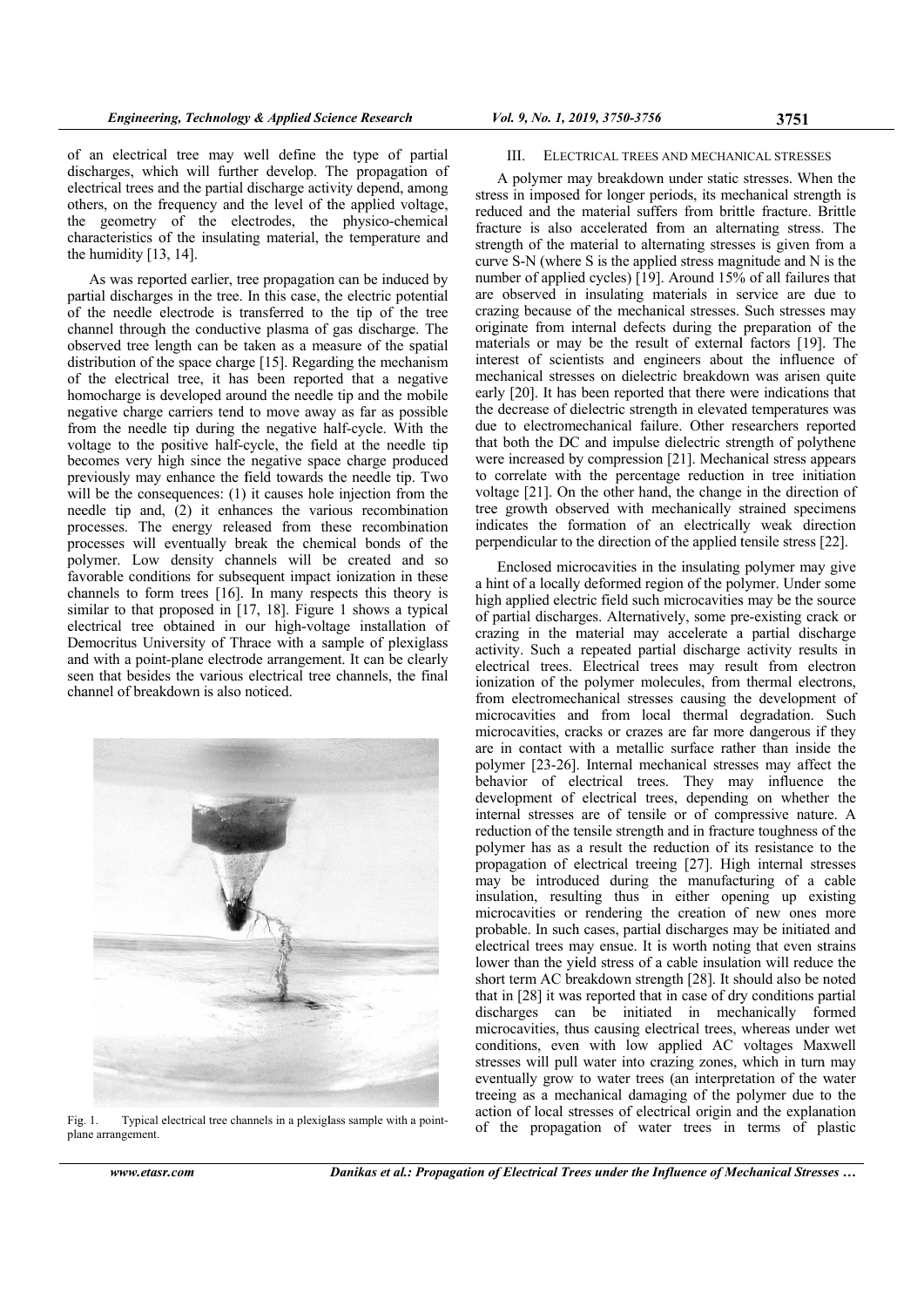deformations of the amorphous inter- and intra-spherulitic spaces is given in [29]. However, it is beyond the scope of the present paper to also tackle the subject of water trees). A good overall picture of the development of electrical trees under dry conditions, albeit not under mechanical stresses, is given in [30].

References [27, 28, 30] conform with the data presented in [31], where externally applied tensile stress has as a result the deformation of XLPE samples and the formation of more ionizable species than in undeformed samples. Consequently, mechanical deformation results in more space charges. The reason behind this is that whereas under normal circumstances cross-linking byproducts are locked in molecular chains of XLPE, with the tensile stress applied, molecular chains start to move. Such movement may release the locked byproducts. In other words, the released byproducts form part of the ionizable species. The distinction between external mechanical stresses and internal mechanical stresses is also pointed out in [32], where it was discussed that either of them can influence the time required for inception and the extent of the growth of treeing process. The higher the mechanical stresses, shorter inception time and longer growth of electrical trees within a specified time were measured. Earlier publications remarked that a plausible mechanism of failure in electrical machine insulation can be the inception of a microcrack, in which partial discharges or electrical tree mechanisms may become operative during the final stages of breakdown [33]. It has to be noted that in [33] only external mechanical stresses were taken into account. Internal mechanical stresses from manufacturing as a cause of easier creation of electrical trees and consequently of reduction of breakdown strength in cable insulation was discussed in [34]. The importance of internal mechanical stresses in locally causing electrical field intensifications and subsequently electrical degradation mechanisms in MV cables was also discussed in [34].

Another approach was adopted by some researchers, considering that tree initiation arises from the generation of small cracks (by fatigue failure due to cyclical electrostatic forces induced by the applied voltage) and tree propagation as the result of shock waves generated by microscopic explosions within the insulating material due to localized intrinsic breakdown on the crack surfaces [35-37]. In yet another publication [38], the authors considered a system of a propagating electrical tree and the regions surrounding the tree tips. Such regions were defined as 'damage process zones' and they were considered as zones of irreversible damage (caused by electromechanical, thermal and chemical processes). Such 'damage process zones' can coalesce to larger zones, i.e. to larger microcavities. The latter in turn can form a new tree channel. Such an approach is reminiscent of the approach put forward several years ago in [39], in which the authors proposed a cumulative model for breakdown. In that publication, low-energy charge carriers are able to extend the defects and increase their density so that clusters of interacting defects may form. These clusters may grow into macroscopic defects in the direction of the applied field, which in turn will form a single channel with high probability of continuous conduction between the electrodes. Supporting theoretical evidence to [38] and [39] comes also from [40], where it was

remarked that a major factor for crack development is the existence of mechanical stress together with electrically induced stress. Tree growth can be hindered by compressive forces and encouraged by tensile forces. Space charges may also influence the local electric field, as already pointed out in [31]. A developing crack generates a momentarily low pressure path along the fracture path and in the field direction. Electrical discharges may ensue. An experimental validation of the above comes from a recent study on mica/epoxy machine insulation with the aid of micro computed tomography (μCT), which allows for 3-D reconstruction of the test object [41]. It was clearly shown that defects may coalesce into larger ones. Moreover, it showed that mechanical stresses may help the creation of breakdown paths.

In another study, insulating materials such as crosslinked polyethylene (XLPE), polyvinyl chloride (PVC) and polyphenylene ether (PPE), were tested regarding their mechanical properties [42]. PVC and XLPE were ductile and exhibited more elongation prior to breaking, whereas PPE exhibited brittle behavior. The durability of XLPE under strain fatigue testing was the largest, followed by PVC and PPE. Reference [42] did not present any data on electrical treeing but its data on mechanical experiments are useful in indicating which materials are deemed to be suitable for high voltage applications. Detailed analysis of the residual internal stresses in cable insulation with the aid of the photoelastic method was offered in [43], where it was shown that the highest resistance to electrical trees was observed in regions of the insulation in which the material presented the best uniformity. However, [43] did not find any significant influence of the residual mechanical stresses induced by the extrusion process on the insulation properties such as breakdown strength, tree inception voltage and tree propagation time, a conclusion that is somehow difficult to reconcile with the previous statement. The importance of mechanical stresses –mainly for electrical machines– was discussed in [44], where it was pointed out that the mechanical stress can appear in the form of compression, tension, bending, vibration, and impact. Such factors may lead to fissures in the bulk of the material or at interfaces with other materials in an insulation system, which in turn may encourage electrical trees and subsequently the breakdown.

The importance of defects or of extended defects or crazes aligned on an injecting/extracting site on an electrode was stressed in [45]. Aligned free volume defects may act as nucleation sites for bigger cracks under the appropriate conditions. Electrical tree propagation rates are mainly influenced by mechanical factors, although experimental results are sometimes confusing [45]. Electrical trees propagate preferentially in a plane perpendicular to the direction of the tensile stress. Ideas expressed in [45] are reminiscent of [39] as well as of [17, 18], where both coalescing of microdefects and the mechanism of injection/extraction of charge carriers were mentioned. The question of mechanical stresses together with the thermal expansion coefficients of the materials was mentioned in [46]. Mechanical stress, which may be influenced by the modulus and thermal expansion coefficients of different materials, may be further increased by electromechanically induced stresses. Such events may in turn cause electrical trees and lead to the breakdown path. In [47], experimental work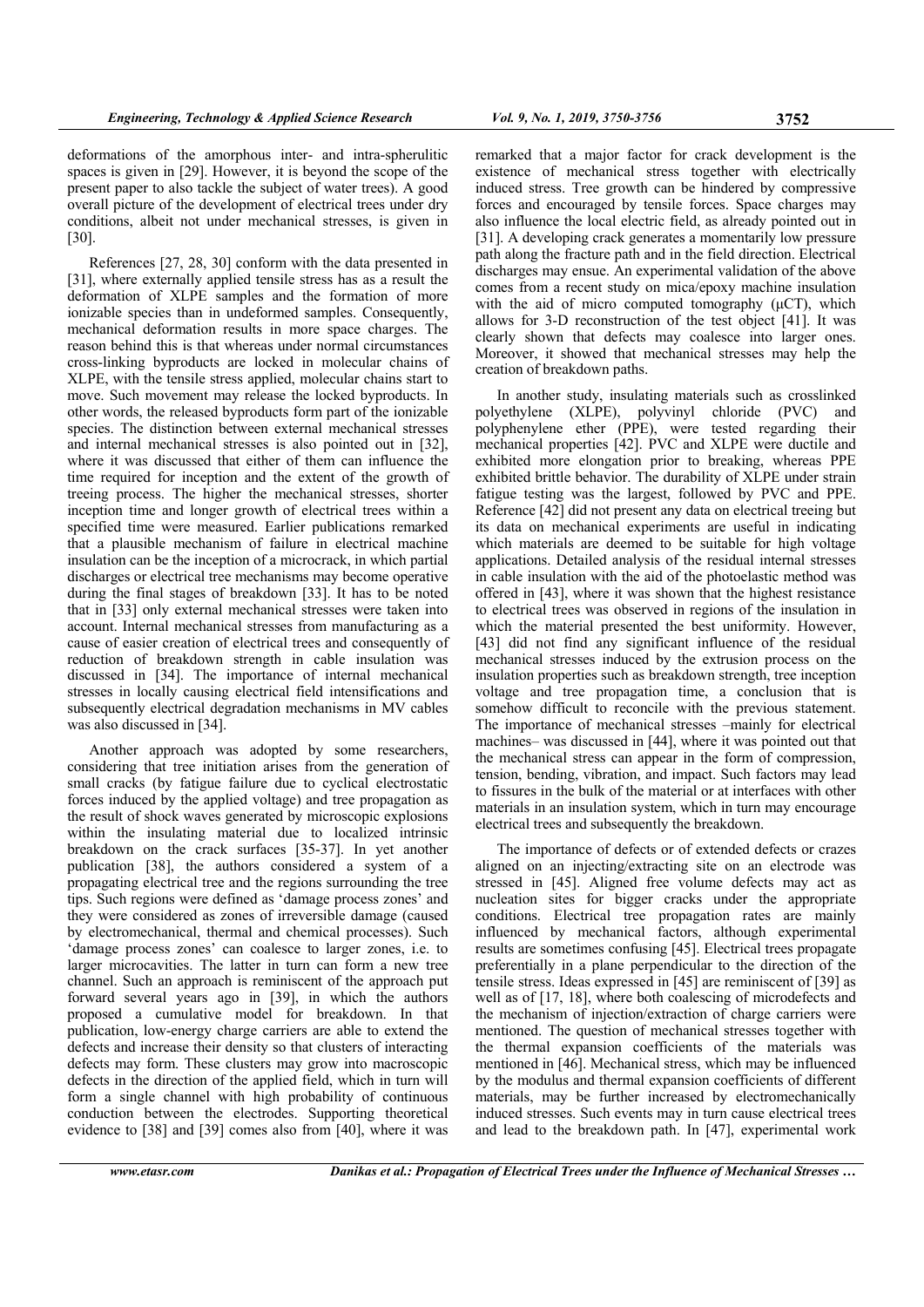indicated that polyester resin samples suffer from electrical trees when they are mechanically stressed and that the tree growth resistance weakens. However, the authors of [47] are not very explicit about the sort of mechanical stress they applied. The significance of mechanical properties in translucent as well as in transparent types of silicone rubber is apparent in [48], bearing also in mind the different chemical curing reactions. Although [48] was mainly orientated in studying the breakdown strength, it is also evident from some experimental data that electrical trees are affected by the mechanical properties. The complexities of electrical tree growth and the factors affecting it were analyzed in [49], where the authors, in examining mechanically pre-stressed fiber reinforced Araldite 5052 epoxy resin samples, they explained the apparent retardation of the tree growth by the compressive residual stresses in the resin, which tend to increase tree branching and therefore retard tree growth. A comparison between syndiotactic polypropylene (s-PP) and XLPE indicated that both tree branching and partial discharge activity were less in the former than in the latter. This was contributed by the researchers also to the superior mechanical properties (yield stress, ultimate stress, elongation at break and elasticity modulus) of s-PP [50]. It was reported that, in case of a tree branch reaching the ground electrode, the channel surface may re-crystallize and rapidly regain the previous breakdown strength. The combined effect of discharge gas pressure and surface melting can possibly explain the development of several parallel tree branches to the ground electrode before breakdown.

Internal residual mechanical strain was studied in [51], where the way of manufacturing of transparent insulating materials –polymethyl methacrylate (PMMA), polystyrene (PS) and polycarbonate (PC)– and its influence on electrical treeing propagation with divergent electric fields was investigated. It was reported that electrical treeing stems from micro-cracks in the vicinity of the needle electrode, and in fact from its lateral side and not from the needle tip. This implies that the residual mechanical strain –formed during the manufacturing process– plays an important role. The conclusions of [51] are in qualitative agreement with those of [43]. The conclusions of [51] were confirmed with polycarbonate samples in a later publication [52], where it was pointed out that the melt flow directions and the fringe patterns may influence the direction and propagation of electrical trees. An indirect evidence of the above is offered in [53], where an investigation of the electrical trees in outer and inner layers of different voltage rating XLPE cable insulation indicated that the growth rate of electrical trees in a 66 kV cable is much larger than that in the higher voltage rating cables. This was attributed to the size of spherulites, the extrusion process, the crystallization state, which in turn were depended on the production process, i.e. on the inner mechanical stresses that may come about. In line with the above is also [54], where it was indicated that when the limit of mechanical elastic breakdown is surpassed, electrical trees are initiated and propagate. In conjunction to [53, 54], the researchers of [55] investigated a double electrical tree structure in XLPE and they found that the residual mechanical stress, among other factors, influenced the growth of the electrical tree and caused the

insulation material around the core of XLPE cable to degrade seriously. The authors of [55] attribute the initiation and propagation of electrical trees to the charge injection-extraction mechanism, first proposed in [17, 18]. In [56], authors investigating silicone rubber, a material suitable for cable joints and cable terminals, showed that under tensile stress, the electrical tree length, fractal dimension and accumulated damage become larger as the tensile rate increases, indicating thus the higher tensile rate accelerates the treeing process. With a higher compressive rate, the opposite is true, i.e. the compressive stress retards the electrical tree propagation. The authors attributed the aforementioned phenomena to the fact that under tensile stress, the attraction bond between the molecules is weakened, whereas with a compressive stress more attraction bonds are generated and the microcavities are suppressed and consequently the initiation of electrical trees is hindered. Regarding the respective influences of the tensile and the compressive stresses on the initiation and propagation of electrical trees, the conclusions of [56] do not qualitatively differ from those of earlier publications [57]. The experimental data from [56, 57] confirmed earlier observations reported in [58]. Electro-mechanical stresses may irreversibly deform

stresses cause the rapid breakdown of machine insulation [60].

## IV. PROPOSALS FOR FUTURE RESEARCH

insulation. Such a deformation becomes partly irreversible when the electrostatic energy is equal to the cohesion energy of the polymer with the result of weak attraction bonds breaking and the possible formation of radicals. At such a point, removing the electric field will not bring back the stressed molecules in their original state [59]. Mechanical stresses in machine insulation may lead to molecule fracture, new charge carriers and generation of polar species, which in turn may lead to a change of tanδ, creation of nano- and micro-cracks, partial discharges and eventual formation of electrical trees. Needless to say that such stresses combined with electrical and thermal

In this short review an effort was made to point out some of the aspects of electrical treeing and the influence of mechanical stresses upon it. Most of the work done until now was performed with conventional insulating materials. Given the great advances in the field of polymer nanocomposites [61-63], it would be interesting to see how the various mechanical stresses act upon these materials. Some studies in a relevant direction have already been done [64]. Moreover, it would be interesting to see how both conventional insulating materials and polymer nanocomposites react to mechanical stresses which are not static in nature. An even more exciting prospect can be the designing of experiments and proposal of models in which electrical, mechanical and thermal stresses act at once on insulating materials. Regarding also what was mentioned in [28] about the possibility of lower strains than the yield stress to cause the short time AC breakdown strength, it would perhaps be worthwhile to investigate this in relation to research done years ago w.r.t. the possibility of having charging effects below inception, which in turn may shorten the lifetime of an insulation [65]. In [28], as well as in [26, 65-68], it is indicated that there may be some sort of damage even below either the yield stress or the so-called inception voltage. Such ideas may have some repercussion in estimating the remaining lifetime of insulation, especially if this is subjected to both electrical and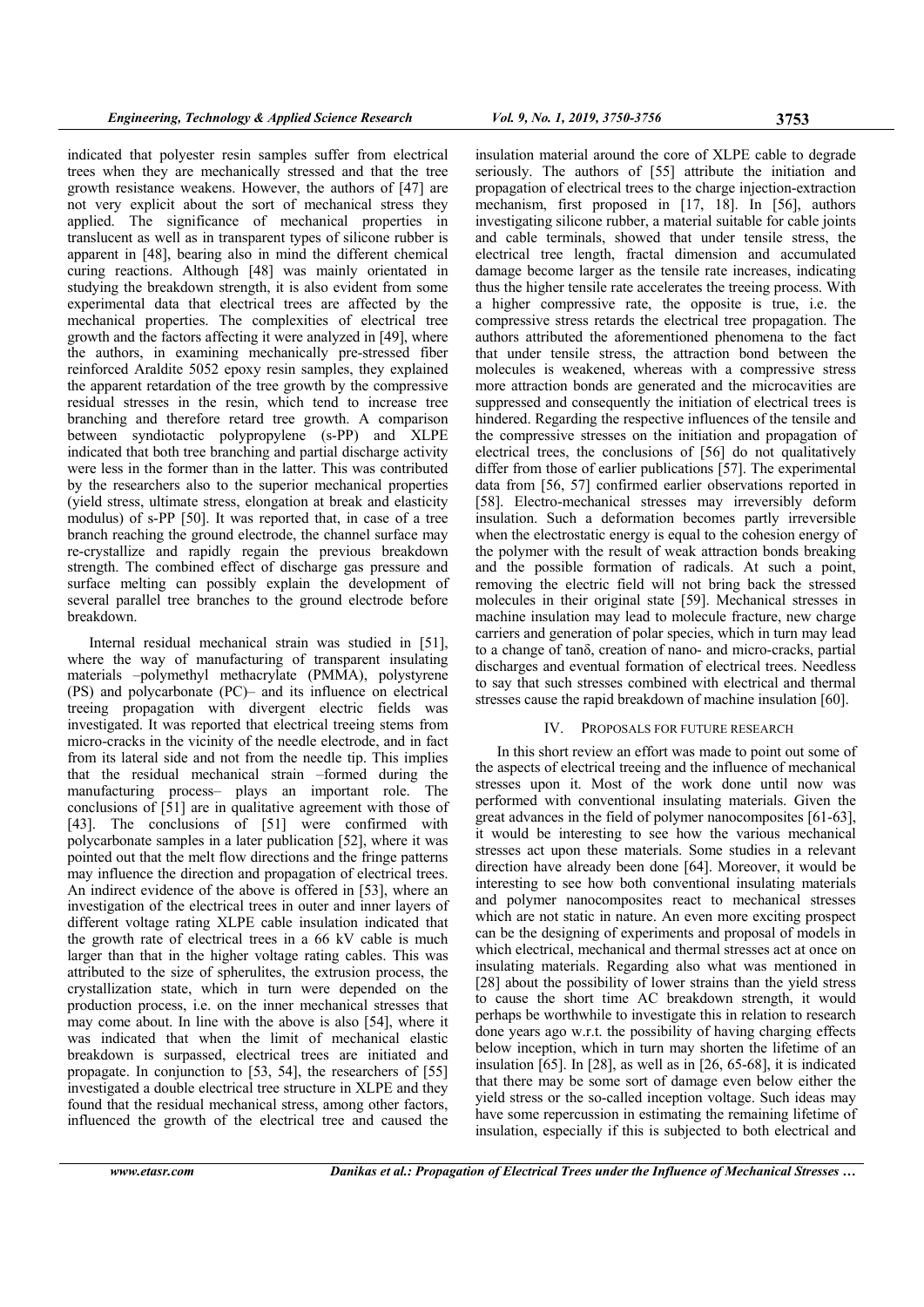mechanical stresses. Needless to note that such ideas may also have some effect on some of the known lifetime models in which a threshold level of voltage is assumed. In relation to that, it would be worthwhile to investigate the electrical trees under mechanical stresses with very low frequencies. Since partial discharge activity is inexorably related to electrical treeing, it would be interesting to follow the detectability of partial discharge activity and electrical trees at low frequencies [69].

Another possibility for further work may be the simulation of electrical trees under both the influence of electrical and mechanical stressing. Until now there were numerous publications on the simulation of electrical trees in solid insulation [70-75] but not much work has been done on the simulation of trees under the influence of the above mentioned stresses. Still another possibility for further research would be the investigation of the role of mica barriers in machine insulation under the influence of both electrical and mechanical stresses. Until now a lot of work has been done regarding either the effect of mica barriers in delaying electrical trees [76] or the simulation of electrical trees within machine insulation [77]. The prospect of experimentally investigating electrical tree propagation in machine insulation under mechanical stresses seems to be equally challenging.

## V. CONCLUSIONS

In the present paper a short review on the propagation of electrical trees in connection of the mechanical stresses was given. Mechanical stresses, either external or internal, may influence the growth of electrical trees. The technical literature tends to indicate that electrical tree development is very sensitive to mechanical stresses. The latter tend to affect in a crucial manner the inner workings of the insulating material, providing thus possible paths to breakdown. A clear distinction between tensile and compressive stresses is given in the technical literature, with the former rendering electrical tree propagation easier, whereas with the latter electrical trees propagate with more difficulty.

#### **REFERENCES**

- [1] R. Cooper, "Breakdown in solids", in: Electrical Insulation, edited by A. Bradwell, Eds. Peter Peregrinus Ltd., London, UK, pp. 32-51, 1983
- [2] A. W. Stannett, "Breakdown testing and measurements on installed equipment", in: Electrical Insulation, edited by A. Bradwell, Eds. Peter Peregrinus Ltd., London, UK, pp. 261-276, 1983
- [3] D. W. Kitchin, O. S. Pratt, "Treeing in polyethylene as a prelude to breakdown', AIEE Transactions on Power Apparatus and Systems, Vol. PAS-77, Pt. III, pp. 180-186, 1958
- [4] E. J. McMahon, J. R. Perkins, "Evaluation of polyolefin high voltage insulating compounds; Dendrite (tree) formation under highly divergent fields", IEEE Transactions on Power Apparatus and Systems, Vol. PAS-83, pp. 1253-1260, 1964
- Y. Shibuya, "Void formation and electrical breakdown in epoxy resin", IEEE Transactions on Power Apparatus and Systems, Vol. PAS-96, No. 1, pp. 198-206, 1977
- [6] O. Dorlane, "Thermally stimulated discharge of polyethylene following a.c. stressing", IEEE Transactions on Electrical Insulation, Vol. EI-17, No. 3, pp. 199-202, 1982
- [7] M. Ieda, M. Nawata, "A consideration of treeing in polymers", 1972 Annual Report of Conference on Electrical Insulation and Dielectric Phenomena, National Academy of Sciences, Washington D.C., pp. 143- 150, 1973
- [9] A. B. Johansson, A. M. B. Sandberg, "Detection of electrical treeing in XLPE exposed to AC and DC stress", Diploma Work No. 23/2010, Chalmers University of Technology, Department of Materials and Manufacturing Technology, Gothenburg, Sweden, 2010
- [10] L. A. Dissado, "Understanding electrical trees in solids: from experiment to theory", IEEE Transactions on Dielectrics and Electrical Insulation, Vol. 9, No. 4, pp. 483-497, 2002
- [11] M. Kahle, Elektrische Isoliertechnik, VEB Verlag Technik, Berlin, Germany, 1988
- [12] I. Arima, T. Watanabe, "Current pulses caused by electrical tree development", IEEE Transactions on Electrical Insulation, Vol. 16, No. 6, pp. 543-551, 1981
- [13] M. D. Noskov, M. Sack, A. S. Malinivski, A. J. Schwab, "Measurement and simulation of electrical tree growth and partial discharge activity in epoxy resin", Journal of Physics D.: Applied Physics, Vol. 34, pp. 1389- 1398, 2001
- [14] P. Tiemblo, M. Hoyos, J. M. Gomez-Elvira, J. Guzman, A. Dardano, F. Guastavino, "The development of electrical treeing in LDPE and its nanocomposites with spherical silica and fibrous and laminar silictaes", Journal of Physics D.: Applied Physics, Vol. 41, pp. 125208-125216, 2008
- [15] M. Ieda, "Dielectric breakdown process of polymers", IEEE Transactions on Electrical Insulation, Vol. 15, No. 3, pp. 206-224, 1980
- [16] K. C. Kao, De Min Tu, "Formation of electrical treeing in polyethylene", Annual Report of Conference on Electrical Insulation and Dielectric Phenomena, Amherst, MA, USA, October 17-21, 1982
- [17] T. Tanaka, A. Greenwood, "Effects of charge injection and extraction on tree initiation in polyethylene", IEEE Transactions on Power Apparatus and Systems, Vol. PAS-97, No. 5, pp. 1749-1759, 1978
- [18] T. Tanaka, A. Greenwood, Advanced Power Cable Technology, Volume I (Basic Concepts and Testing), CRC Press, Inc., USA, 1983
- [19] D. C. Wright, Environmental Stress Cracking of Plastics, Rapra Technology Ltd., Shawbury, UK, 1996
- [20] R. A. Fava, "Intrinsic electric strength and electromechanical breakdown in polythene", Proceedings of IEE, Vol. 112, No. 4, pp. 819-823, 1965
- [21] J. J. Fendley, N. Parkman, "Effect of impregnation, compression and temperature on electric strength of polythene and polypropylene", Proceedings of IEE, Vol. 129, Pt. A, No. 2, pp. 113-118, 1982
- [22] J. W. Billing, D. J. Groves, "Treeing in mechanically strained highvoltage cable polymers using conducting polymer electrodes", Proceedings of IEE, Vol. 121, No. 11, pp. 1451-1456, 1974
- [23] J. H. Mason, "The deterioration and breakdown of dielectrics resulting from Internal discharges", Proceedings of IEE, Vol. 98, Pt. I, pp. 44-59, 1951
- [24] J. H. Mason, "Breakdown of insulation by discharges", Proceedings of IEE, Vol. 100 (IIA), pp. 149-158, 1953
- [25] J. H. Mason, "Breakdown of solid dielectrics in divergent fields", Proceedings of IEE, Vol. 102, Pt. C, pp. 254-263, 1955
- [26] A. M. Bruning, M. G. Danikas, "Report on continuing work on parallel and non-parallel electric field chemical aging of polymer cavities", 4th International Conference on Conduction and breakdown in Solid Dielectrics, Sestri Levante, Italy, June 22-25, 1992
- [27] B. R. Varlow, G. J. Malkin, "Electrical treeing in mechanically prestressed Insulation", IEEE Transactions on Dielectrics and Electrical Insulation, Vol. 7, No. 6, pp. 721-724, 2000
- [28] E. Ildstad, S. T. Hagen, "Electrical treeing and breakdown of mechanically strained XLPE cable insulation", 1992 IEEE International Symposium on Electrical Insulation, Baltimore, MD, USA, June 7-10, 1992
- [29] Y. Poggi, J. C. Filippini, V. Raharimalaia, "Influence of the molecular weight of low density poly(ethylene) on water treeing in relation to mechanical damaging", Polymer, Vol. 29, pp. 376-379, 1988

*www.etasr.com Danikas et al.: Propagation of Electrical Trees under the Influence of Mechanical Stresses …*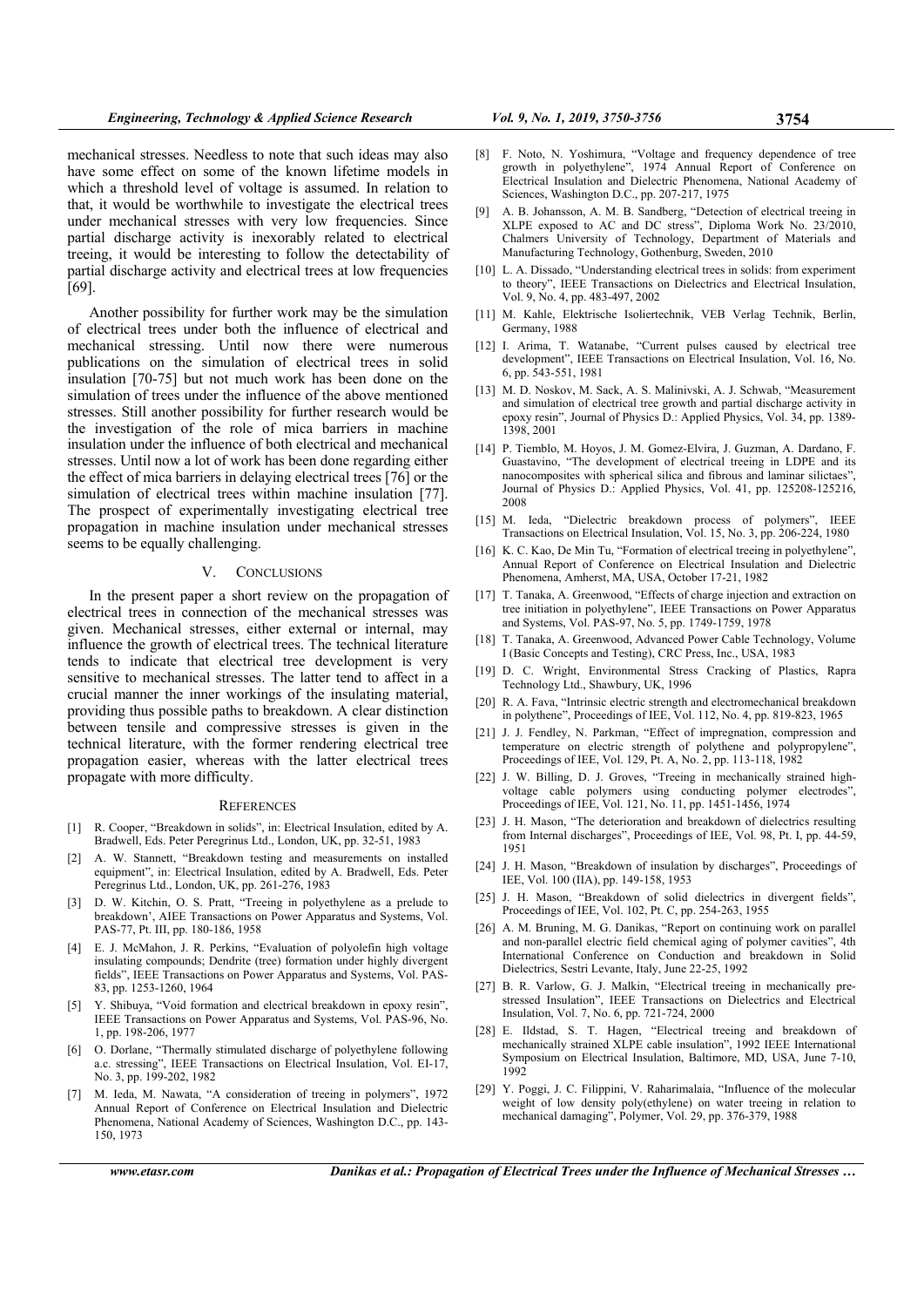- [30] S. Natarajan, M. Balasubramanian, S. Mohamed Ghouse, R. Rajesh, "Morphological studies of electrical tree due to high alternating electric fields in epoxy solid dielectrics", ARPN Journal of Engineering and Applied Sciences, Vol. 13, No. 2, pp. 512-516, 2018
- [31] G. Chen, M. R. Kamaruzzaman, "Impact of mechanical deformation on space charge in XLPE", 2007 International Conference on Solid Dielectrics, Winchester, UK, pp. 510-513, July 8-13, 2007
- [32] R. Arora, W. Mosch, High Voltage and Electrical Insulation Engineering, John Wiley & Sons, Inc., USA, 2011
- [33] T. S. Ramu, "Degradation of h.v. generator insulation under mechanical, electrical and thermal stresses", 1990 International Symposium on Electrical Insulation, Toronto, Canada, pp. 21-24, June 3-6, 1990
- [34] B. H. Chudnovsky, Transmission, Distribution, and Renewable Energy Generation Power Equipment – Aging and Life Extension techniques, CRC Press, USA, 2017
- [35] R. Schurch-Brandt, Three-dimensional imaging and analysis of electrical trees, Ph. D. Thesis, University of Manchester, Faculty of Engineering and Physical Sciences, 2014
- [36] D. W. Auckland, B. R. Varlow, "Electrical treeing in solid polymeric insulation", Journal of Engineering Science and Education, Vol. 4, pp. 11-16, 1995
- [37] B. R. Varlow, D. W. Auckland, "Mechanical aspects of electrical treeing in solid insulation", IEEE Electrical Insulation Magazine, Vol. 12, pp. 21-26, 1996
- [38] H. Z. Ding, B. R. Varlow, "Thermodynamic model for electrical tree propagation kinetics in combined electrical and mechanical stresses", IEEE Transactions on Dielectrics and Electrical Insulation, Vol. 12, pp. 81-89, 2005
- [39] A. K. Jonscher, R. Lacoste, "On a cumulative model of dielectric breakdown in solids", IEEE Transactions on Electrical Insulation, Vol. 19, pp. 567-577, 1984
- [40] A. Samee, Z. H. Li, C. H. Zhang, Z. P. Huang, "Fractal cluster based aging model of electrical treeing in polymeric insulation", Information Technology Journal, Vol. 8, No. 6, pp. 855-862, 2009
- [41] C. Saxen, "A μ-CT investigation of the electrical breakdown mechanisms in mica/epoxy machine insulation", Examensarbete, Uppsala Universitet, Division of Applied Mechanics, Department of Engineering Sciences, Uppsala, Sweden, 2017
- [42] S. K. R. Bandaru Venkata Raghava, "Deformation and durability studies of insulation polymers", M. Sc. Thesis, The Graduate Faculty of the University of Akron, 2008
- [43] S. Y. Lee, Y. H. Kim, I. H. Lee, N. Amyot, "Influence of internal residual mechanical stresses on local dielectric strength of EHV extruded XLPE cables", Proceedings of Electrical Insulation Conference and Electrical Manufacturing and Coil Winding Conference, Cincinnati, Ohio, USA, pp. 345-348, October 18-20, 2001
- [44] Sk Manirul Haque, J. A. Ardila Rey, A. Abubakar Masúd, Y. Umar, R. Albarracin, "Electrical properties of different polymeric materials and their applications: The influence of electric field", in: Polymer Dielectrics – Properties and Applications, Ed. Boxue Du, IntechOpen, 2017
- [45] L. A. Dissado, J. C. Fothergill, Electrical degradation and Breakdown in Polymers, IEE Materials and Devices Series, Vol. 9, Peter Peregrinus Ltd. London, UK, 1992
- [46] M. M. Begovic, Electrical Transmission Systems and Smart Grids, Ed. M. M. Begovic, Springer, Hedelberg, Germany, 2012
- [47] M. Al-Zoubi, N. Al-Naji, A. Hamdan, Detection of electrical treeing in polyester exposed to electrical and mechanical stress, BSc Thesis, Yarmouk University, Jordan, 2015
- [48] C. Lothongkam, Dielectric Strength Behavior and Mechanical Properties of Transparent Insulation Materials Suitable to Optical Monitoring of Partial Discharges, PhD Thesis, Fakultaet fuer Elektrotechnik und Informatik, Universitaet Hannover, 2014
- [49] H. Z. Ding, B. R. Varlow, "The effect of material age on electrical tree growth in mechanically prestressed fiber-reinforced composite insulations", 7th International Conference on Properties and Applications of Dielectric Materials, Nagoya, Japan, June 1-5, 2003
- [50] H. Holto, E. Ildstad, I. Lunde, "Characteristics of electrical treeing in extruded polypropylene and cross-linked polyethylene cable insulation' 2012 International Conference on High Voltage Engineering and Application, Shanghai, China, September 17-20, 2012
- [51] O. S. Gefle, S. M. Lebedev, V. A. Volokhin, Y. P. Pokholkov, "Effect of mechanical strain on the treeing phenomena", 2007 International Conference on Solid Dielectrics, Winchester, UK, July 8-13, 2007
- [52] V. A. Volokhin, O. S. Gefle, S. M. Lebedev, "Effect of the melt flow direction on the treeing process in polymeric insulation", Journal of Applied Mechanics and Technical Physics, Vol. 50, No. 1, pp. 72-79, 2009
- [53] A. Xie, Shengtao Li, X. Zheng, G. Chen, "The characteristics of electrical trees in the inner and outer layers of different voltage rating XLPE cable insulation", Journal of Physics D.: Applied Physics, Vol. 42, No. 12, Art. No. 125106, pp. 1-10, 2009
- [54] Y. S. Cho, M. J. Shim, S. W. Kim, "Electrical tree initiation mechanism of artificial defects filled XLPE", Materials Chemistry and Physics, Vol. 56, pp. 87-90, 1998
- [55] X. Zheng, G. Chen, "Propagation mechanism of electrical tree in XLPE cable insulation by investigating a double electrical tree", IEEE Transactions on Dielectrics and Electrical Insulation, Vol. 15, No. 3, pp. 800-807, 2008
- [56] B. X. Du, J. G. Su, J. Lin, T. Han, "Effects of mechanical stress on treeing growth characteristics in HTV silicone rubber", IEEE Transactions on Dielectrics and Electrical Insulation, Vol. 24, No. 3, pp. 1547-1555, 2017
- [57] J. V. Champion, S. J. Dodd, G. C. Stevens, "An examination of the effect of mechanical stress on electrical breakdown in synthetic resin insulators", Journal of Physics D.: Applied Physics, Vol. 27, pp. 142- 147, 1994
- [58] D. W. Auckland, A. A. McNicol, B. R. Varlow, "Development of strain in solid dielectric due to vibrational electrostatic forces", Journal of Physics D: Applied Physics, Vol. 23, pp. 1608-1613, 1990
- [59] J. P. Crine, "Influence of electro-mechanical stress on electrical properties of dielectric polymers", IEEE Transactions on Dielectrics and Electrical Insulation, Vol. 12, No. 4, pp. 791-800, 2005
- [60] C. Rusu-Zagar, P. V. Notingher, C. Stancu, "Ageing and degradation of electrical machines insulation", Journal of International Scientific Publications: Materials, Methods and Technologies, Vol. 8, pp. 526-546, 2014
- [61] T. Tanaka, G. C. Montanari, R. Mulhaupt, "Polymer nanocomposites as dielectrics and electrical insulation – Perspectives for processing technologies, material characterization and future applications", IEEE Transactions on Dielectrics and Electrical Insulation, Vol. 11, No. 5, pp. 763-784, 2004
- [62] T. Tanaka, "Dielectric nanocomposites with insulating properties" IEEE Transactions on Dielectrics and Electrical Insulation, Vol. 12, pp. 914- 928, 2005
- [63] M. G. Danikas, T. Tanaka, "Nanocomposites A review of electrical treeing and breakdown", IEEE Electrical Insulation Magazine, Vol. 25, No. 4, pp. 19-25, 2009
- [64] R. Sarathi, R. Sahu, M. G. Danikas, "Understanding the mechanical properties of epoxy nanocomposite insulating materials", Journal of Electrical Engineering, Vol. 60, No. 6, pp. 358-361, 2009
- [65] A. M. Bruning, D. G. Kasture, F. J. Campbell, N. H. Turner, "Effect of sub-corona current on polymer insulation life", IEEE Transactions on Electrical Insulation, Vol. 26, No. 4, pp. 826-836, 1991
- [66] M. G. Danikas, "Detection and recording of partial discharges below the inception voltage with a point-plane electrode arrangement in air: Experimental data and definitions", Journal of Electrical Engineering, Vol. 61, No. 3, pp. 177- 182, 2010
- [67] M. G. Danikas, X. Zhao, Y. H. Cheng, "Experimental data on epoxy resin samples: Small partial discharges at inception voltage and some thoughts on the possibility of the existence of charging phenomena below inception voltage", Journal of Electrical Engineering, Vol. 62, No. 5, pp. 292-296, 2011
- [68] Y. Zhang, M. G. Danikas, X. Zhao, Y. H. Cheng, "Preliminary experimental work on nanocomposite polymers: Small partial discharges